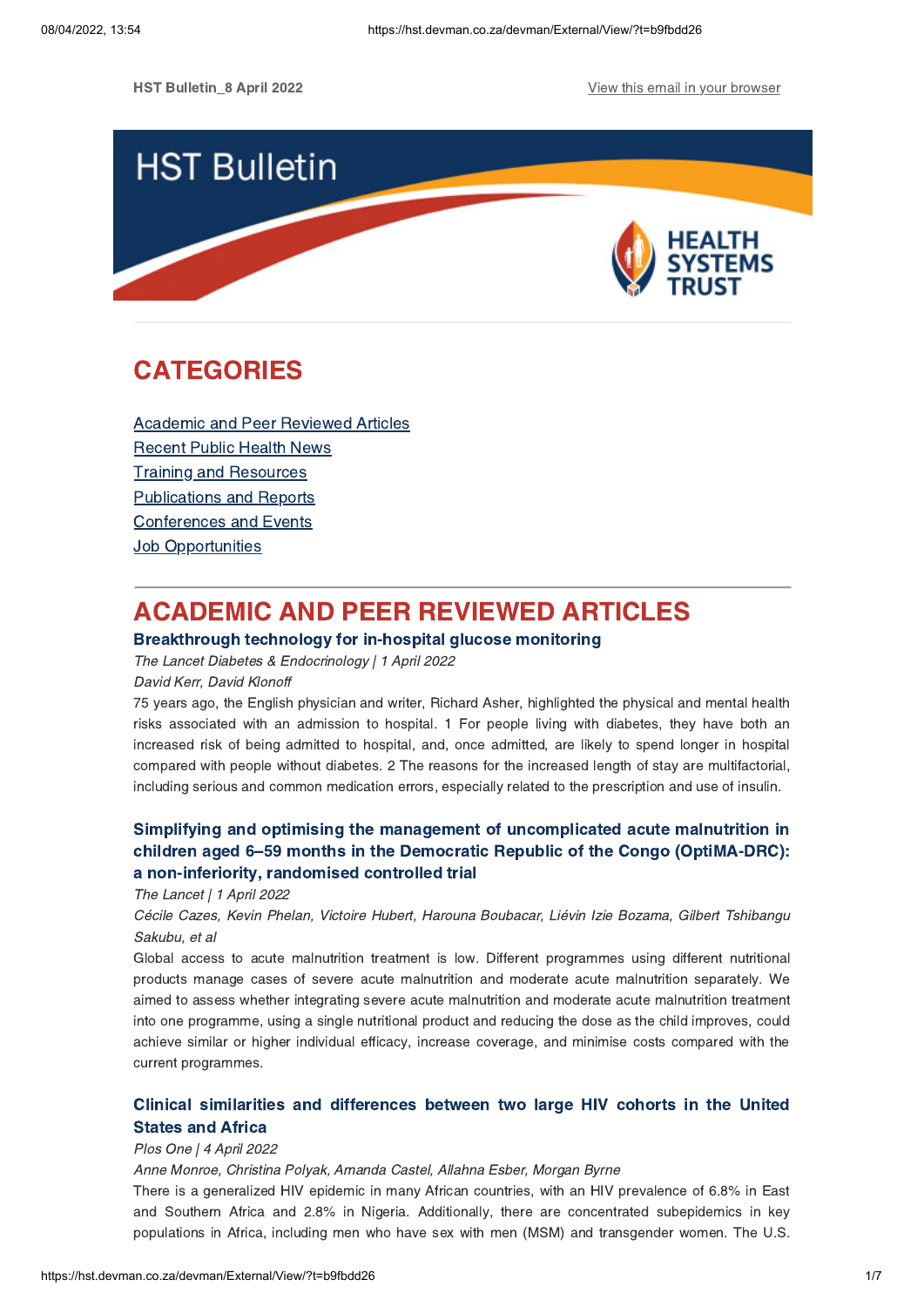does not have a generalized HIV epidemic, however there are areas of the U.S. with high HIV prevalence, including Washington DC, which has an overall HIV prevalence of 1.9%. Because HIV disproportionately affects members of racial and ethnic minorities, the HIV prevalence in Washington DC is much higher when considering only Black or Latino males, at 4.4% and 2.1%, respectively.

# Association of HIV infection and [antiretroviral](https://hst.devman.co.za/devman/external/?t=ebc2af49) therapy with the occurrence of an unfavorable TB treatment outcome in a rural district hospital in Eastern Cape, South Africa: A retrospective cohort study

## Africa: A retrospective cohort study Plos One | 5 April 2022

Brittney van de Water, Isabel Fulcher, Suretha Cilliers, Nadishani Meyer, Michael Wilson

Tuberculosis (TB) is the leading cause of infectious disease death worldwide, and in South Africa (WHO, 2019) [1]. Nearly one in every four deaths among people living with HIV is attributable to TB [1]. South Africa has an HIV prevalence rate of 20.4% among adults, 8.7% among youth 15 to 24 years, and 2.7% among children < 2 years and has more cases of HIV than any other country, with 7.7 million known HIV infections in 2018 [2, 3]. In a recent country-wide prevalence survey, it is estimated that the prevalence of bacteriologically confirmed pulmonary TB in South Africa is 852 (95% 679–1,026) per 100,000 population among individuals 15 years and older [4]. Therefore, South Africa has a dual burden of both HIV and TB, with nearly 60% of individuals diagnosed with TB disease being co-infected with HIV [3]. Yet, despite the incredibly high prevalence of HIV in South Africa, TB (and TB/HIV) continues to kill more South Africans annually than HIV alone

# Outcomes of periviable neonates born and admitted to a [resource-limited](https://hst.devman.co.za/devman/external/?t=3c93f9ea) hospital,

South African Medical Journal | 6 April 2022

### N Dormohamed, L van Wyk

Background. Periviability, defined as <sup>a</sup> gestational age of <sup>20</sup> 0/7 to <sup>25</sup> 6/7 weeks, is considered the limit of foetal maturity where a reasonable chance of survival exists. The outcome of these neonates in sub-Saharan Africa is poorly described.

Objective. To describe the mortality and morbidities of periviable neonates admitted to <sup>a</sup> resource-limited public hospital in South Africa (SA).

Methods. This was <sup>a</sup> retrospective, descriptive study performed at Tygerberg Hospital, Cape Town, SA, between January 2017 and December 2018. Records of all periviable neonates (gestational age ≤27 weeks or birthweight ≤750 g) born at or admitted to Tygerberg Hospital within 24 hours of birth were included.

(Return to Top)

# <span id="page-1-0"></span>COVID Fifth Wave Likely to Hit SA in May but Dependent on new variant – Karim<br>EWN | 3 April 2022

### EWN | 3 April 2022

Infectious diseases epidemiologist, Professor Salim Abdool Karim, said that South Africans could expect a fifth wave of COVID-19 infections in early May but this would be dependent on the emergence of a new variant. Citizens have been warned to remain vigilant, especially as cabinet announced the lifting of the national state of disaster, which was aimed at curbing the spread of the deadly disease. Karim said that the case surge in China was not of immediate concern as it was being driven by the Omicron variant, which had already peaked in South Africa. Professor Karim is reminding South Africans that we are still living in a pandemic and if past trends continue, it is likely that we'll see a new wave of infections in winter.

## where the process of the the community discovered in Section 1994.<br>
eNCA | 4 April 2022

A new coronavirus variant has been discovered in the UK and it is spreading. (BA.2) The World Health Organization says it is a sub-variant of omicron called BA.2 and it is the most transmissible variant of the virus to date. Other variants are still around and still mutating. Offspring of different viruses combining is being watched by WHO. Higher Health CEO, Ramneek Ahluwalia.

# Climate Mitigation Report Says 43% Reduction Needed in Carbon Emissions by 2030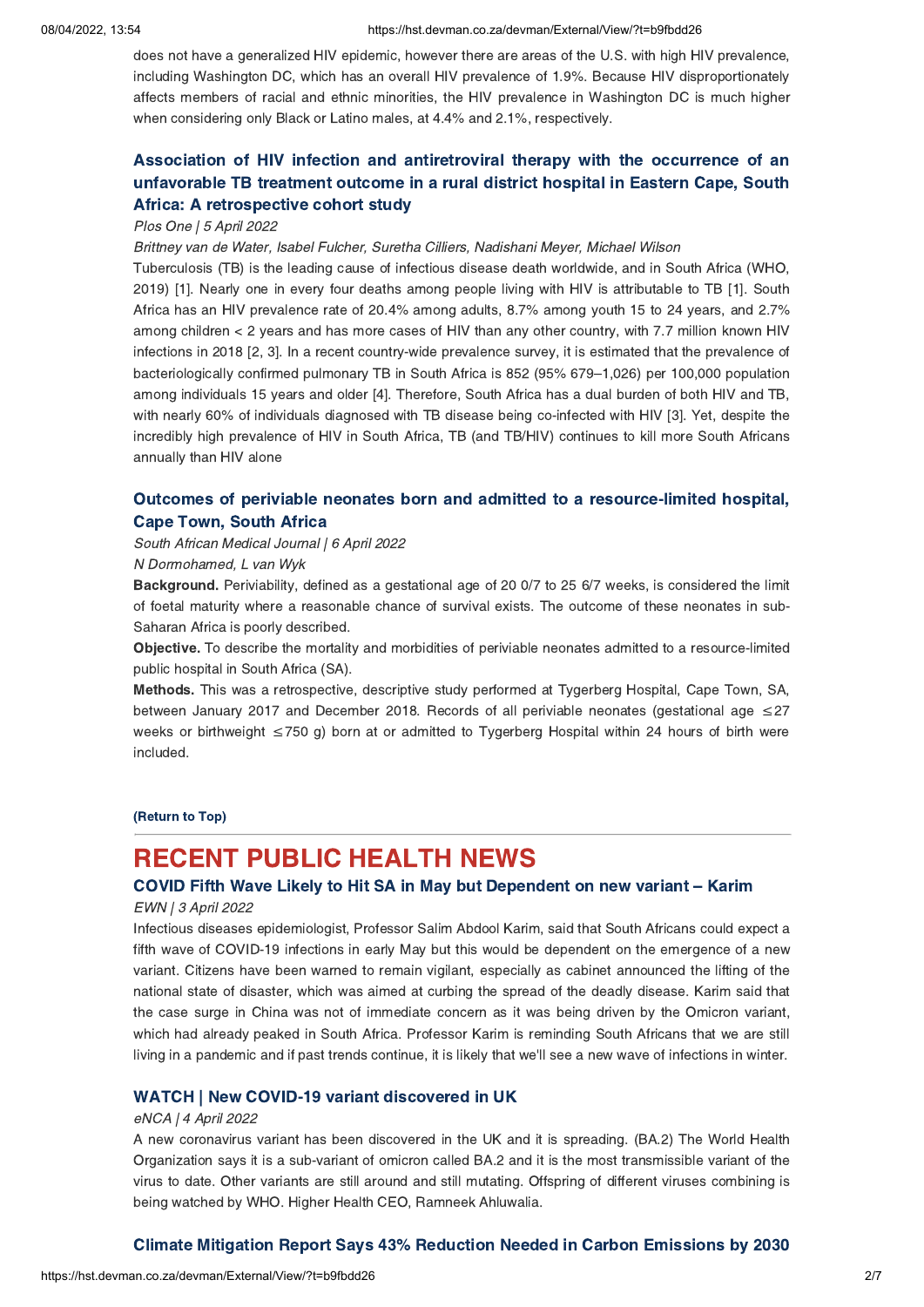### Health Policy | Watch 4 April 2022

Global greenhouse emissions need to peak before 2025, at the latest, and decline by 43% by 2030 if the goal of limiting global warming to 1.5°C is to be achieved, warned the Intergovernmental Panel on Climate Change's (IPCC) Sixth Assessment report on Climate Change Mitigation (AR 6) launched on Monday. More aggressive investments to replace fossil fuels with renewable energy, along with zero emissions buildings; more compact, walkable cities; and massive reforestation projects are key to achieving the needed changes, the report states. This along with a stronger emphasis on sector-based emission targets and carbon taxes, the experts stated, etching a way forward for how such changes could actually be accomplished. But without immediate and deep reductions, limiting global warming will be beyond reach, states the report, authored by some 278 scientists from 65 countries.

## Billions of people still breathe unhealthy air: new WHO data World Health Organization | 4 April 2022

Almost the entire global population (99%) breathes air that exceeds WHO air quality limits, and threatens their health. A record number of over 6000 cities in 117 countries are now monitoring air quality, but the people living in them are still breathing unhealthy levels of fine particulate matter and nitrogen dioxide, with people in low and middle-income countries suffering the highest exposures. The findings have prompted the World Health Organization to highlight the importance of curbing fossil fuel use and taking other tangible steps to reduce air pollution levels.

## WATCH | New COVID-19 variant discovered in UK ENCA | 4 April 2022

A new coronavirus variant has been discovered in the UK, and it's spreading. The World Health Organization says it is a sub-variant of omicron, called BA.2. More transmissible than BA1.

Watch the complete video: https://www.enca.com/videos/watch-new-covid-19-variant-discovered-uk

# Opinion: Reframing the right to healthcare in terms of insurance cover is a bad idea Spotlight | 5 April 2022

The primary aim of any health system must be to improve people's health. Universal access to healthcare is recognised globally as a public good. It embodies universal social values such as solidarity, fairness, social justice, and shared responsibility. It is entrenched as a fundamental human right in the International Covenant of Economic, Social and Cultural Rights (ICESCR), and the UN Convention on the Rights of the Child (UNCRC). Furthermore, Section 27 in our Bill of Rights guarantees access to healthcare as a human right. There has recently been a subtle and little-noticed shift in the discourse around universal health care towards framing it as Universal Health Coverage, including in the language of documents from the United Nations (UN) and the World Health Organization (WHO).

## Biden announces long covid strategy as experts push for more The Washington Post | 5 April 2022

President Biden on Tuesday directed government agencies to take additional steps to research and treat long covid, a condition that remains often mysterious even as it has sickened millions of Americans. Under a memorandum issued by Biden, the Department of Health and Human Services will coordinate a government-wide action plan to address long covid, which is estimated to afflict anywhere from 7.7 million to 23 million Americans, according to a recent federal watchdog report.

## End of State of Disaster does not mean end of COVID-19 Health-E News | 5 April 2022

Ending the National State of Disaster does not mean the COVID-19 pandemic has ended, warned Minister of Cooperative Governance and Traditional Affairs, Nkosazana Dlamini-Zuma on Tuesday afternoon. Dlamini-Zuma said it just means South Africa has reached a stage where the pandemic can no longer be classified as a disaster and can be managed without invoking the Disaster Management Act. President Cyril Ramaphosa announced the end of the state of disaster on Monday after 750 days of national lockdown. "We need to introduce traditional measures which are post-disaster management and rehabilitation measures to continue managing the spread of the virus for 30 days. These include the continued wearing of masks indoors and in public gatherings. It is not necessary outdoors."

# $\mathbf{H}$  partners race to secure [life-saving](https://hst.devman.co.za/devman/external/?t=e2f456e2) HIV medicines for people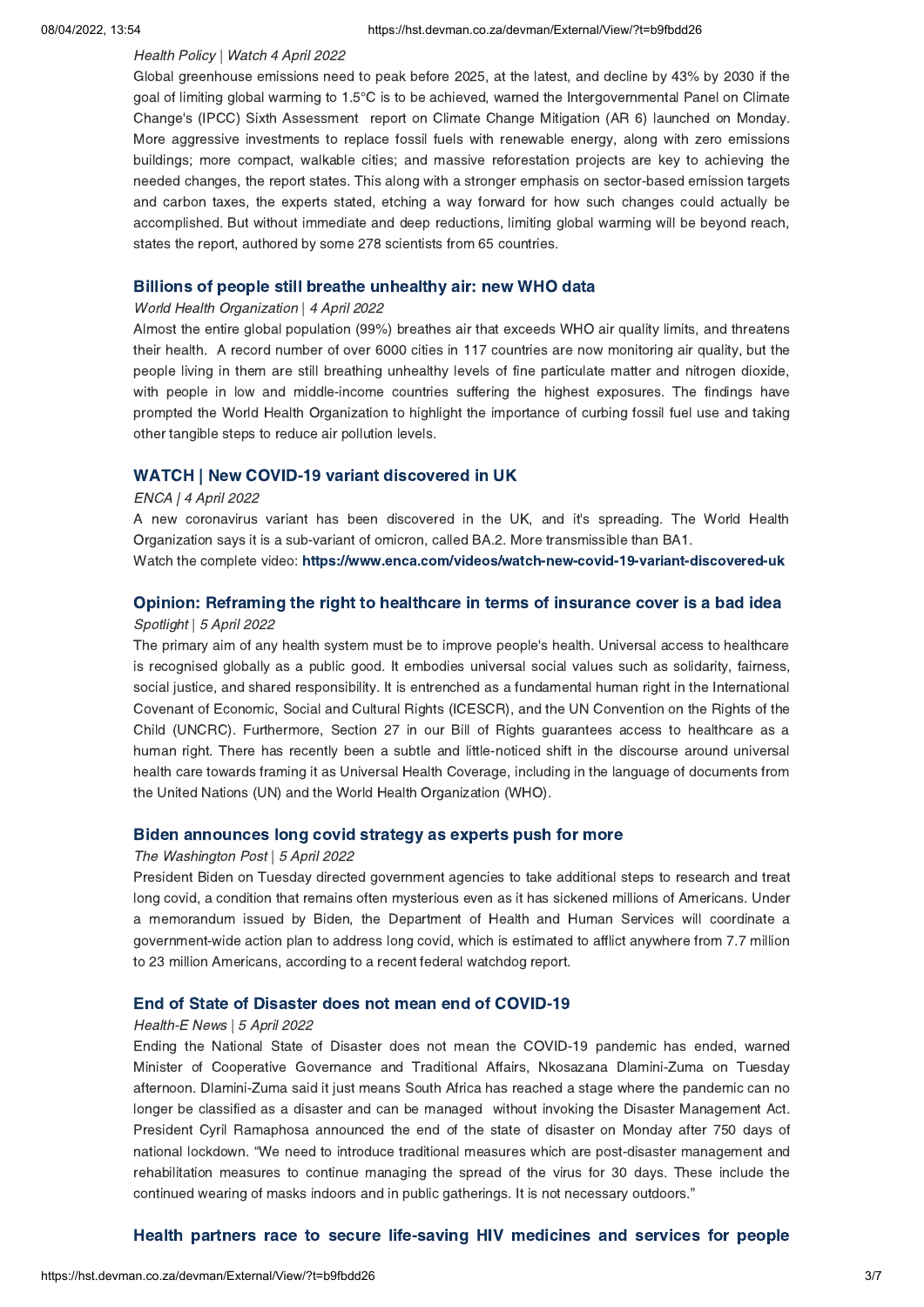# affected by the war in Ukraine UNAIDS | 6 April 2022

The war in Ukraine has resulted in a catastrophic humanitarian crisis with rapidly growing numbers of deaths and casualties, the destruction of entire cities and towns and unconscionable attacks on health facilities and other civilian targets. This is putting Ukrainians living with HIV in grave danger. "It is becoming increasingly difficult for people to access the health care they need, including services for HIV," said Winnie Byanyima, Executive Director of UNAIDS. "UNAIDS estimates that 260 000 people were living with HIV in Ukraine before the war broke out, 152 000 of whom were taking daily medication for HIV. There is no cure for HIV. Without access to antiretroviral medicines people living with HIV will die." The World Health Organization estimates that there have been 82 separate attacks on hospitals, ambulances and doctors in Ukraine since the war began, killing 72 and injuring at least 43 people. Nearly 50% of Ukraine's pharmacies are presumed to be closed and many health workers are either displaced or unable to work. UNAIDS with its cosponsors WHO and UNICEF together with USAID, PEPFAR, and the Global Fund to Fight AIDS, TB and Malaria are working to ensure a 12-month supply of the medicines for people living with HIV in Ukraine. A delivery of 209 000, 90-day supplies of antiretroviral medicines has arrived in Lviv, Ukraine ready to be distributed to people in need. However, distribution within Ukraine is set to be a challenge, particularly in conflict areas. UNAIDS urges respect for and protection of humanitarian corridors to allow for the distribution of humanitarian aid and safe passage for civilians to safety.

## Young people['](https://hst.devman.co.za/devman/external/?t=fdb240c4)s monitoring of progress towards 2025 targets begins second phase

### UNAIDS | 6 April 2022

The 2021 United Nations Political Declaration on HIV and AIDS: Ending Inequalities and Getting on Track to End AIDS by 2030 reaffirmed the importance of leadership by young people in the HIV response. The Global Network of Young People Living with HIV (Y+ Global) and the PACT are two innovative networks led by young people that have consistently proved the innovation and resourcefulness of young people in the HIV response. With support from UNAIDS, they are currently rolling out the #UPROOT Scorecard 2.0, a monitoring tool led by young people, in seven countries: Burundi, Ghana, Kyrgyzstan, the Philippines, Uganda, Viet Nam and Zimbabwe.

# WHO urges [accelerated](https://hst.devman.co.za/devman/external/?t=4e838b65) action to protect human health and combat the climate crisis at a time of heightened conflict and fragility

## crisis at a time of heightened conflict and fragility World Health Organization | 6 April 2022

On this World Health Day (April 7, 2022), WHO is issuing an urgent call for accelerated action by leaders and all people to preserve and protect health and mitigate the climate crisis as part of an "Our planet, our health" campaign marking the organization's founding day, which falls at a time of heightened conflict and fragility. In issuing its call-to-action, WHO notes that 99 per cent of people breathe unhealthy air mainly resulting from burning of fossil fuels. A heating world is seeing mosquitos spread diseases further and faster than ever before. Extreme weather events, biodiversity loss, land degradation and water scarcity are displacing people and affecting their health. Pollution and plastics are found at the bottom of our deepest oceans, the highest mountains, and have made their way into our food chain and blood stream. Systems that produce highly processed, unhealthy foods and beverages are driving a wave of obesity, increasing cancer and heart disease while generating up to one-third of global greenhouse gas emissions. This health and social crisis is compromising people's ability to take control over their health and lives.

## Lessons from the global South on how to counter harmful information The Conversation | 6 April 2022

The large-scale contamination of the public sphere by rumours, hate speech, dangerous conspiracy theories and orchestrated deception campaigns is causing widespread concern around the world. These ills are collectively referred to as "information disorder". The disorder results from a range of factors. They include a rapidly changing media ecology and an increasingly fractious, populist and polarised political environment. The surge in misleading and false information about the Covid-19 pandemic has increased these concerns.

### Obesity, stunting on the rise among SA['](https://hst.devman.co.za/devman/external/?t=5696b4a7)s children

### Health-E News | 6 April 2022

Many South African households are unable to feed their children nutritious food which has seen a rise in the number of kids living with obesity or stunted growth. Angelika Grimbeek, Nutrition Programme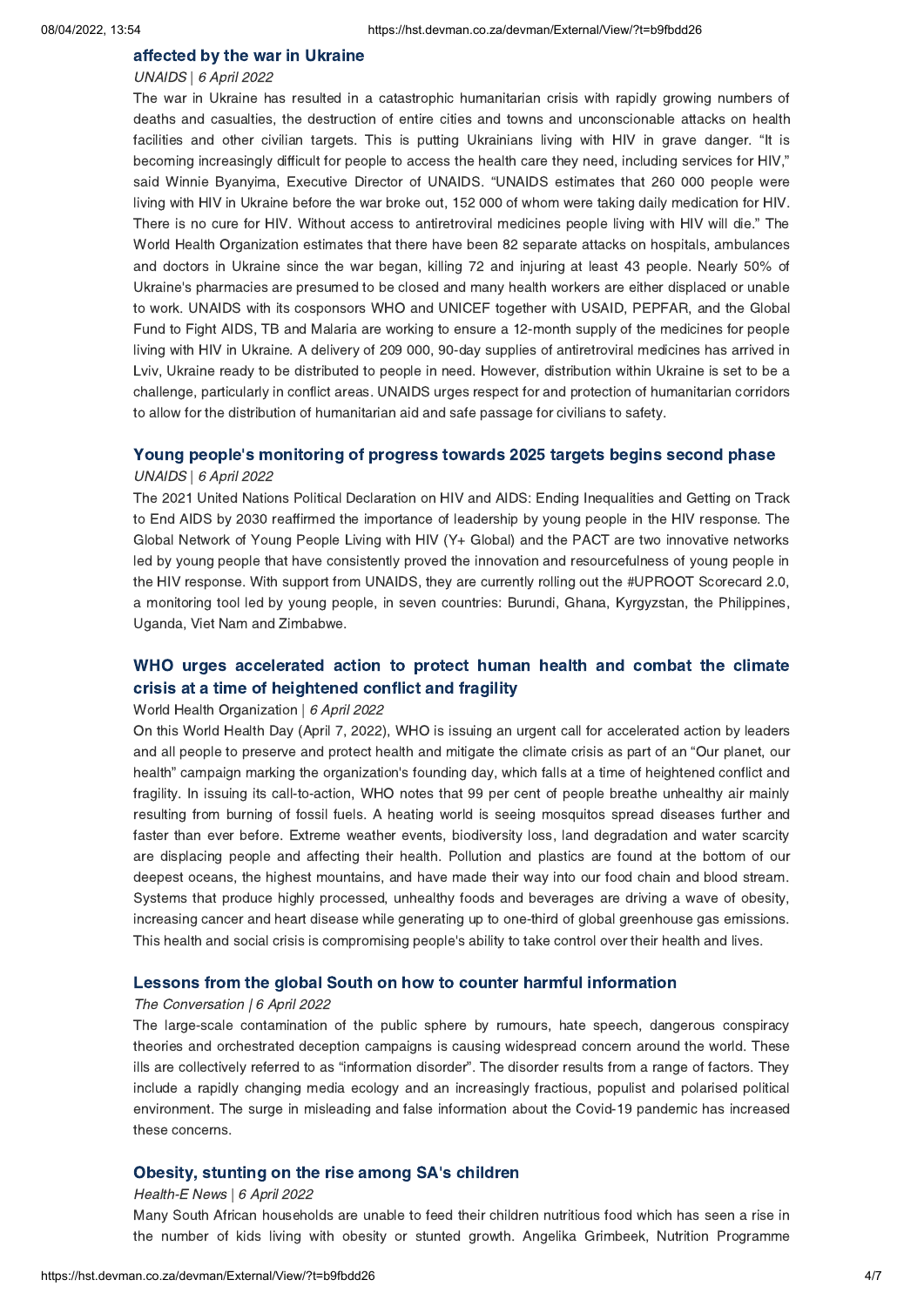Manager at HEALA, said malnutrition and the availability of ultra-processed foods (UPFs) are behind the increasing rates. "There is inequality and poverty that do not allow children to access adequate amounts of nutritious food. Shockingly, 30% of South African children live in households living below the food poverty line," said Grimbeek.

# Here are the new Covid rules for workers and [businesses](https://hst.devman.co.za/devman/external/?t=dd3ccf48) in South Africa – including mandatory vaccinations

## mandatory vaccinations Business Tech | 6 April 2022

President Cyril Ramaphosa's decision to lift the national state disaster means almost all of the country's lockdown rules have been repealed with immediate effect. However, there is still a complex landscape of rules and regulations for employers to navigate, say employment law experts at Cliffe Dekker Hofmeyr. The firm said that the most notable transitionary provisions in the employment context are as follows…

# New framework for action for male [engagement](https://hst.devman.co.za/devman/external/?t=2e0e19e9) in the HIV response in eastern and

# southern Africa launched UNAIDS | 7 April 2022

Men and boys are less likely to test for HIV, to initiate antiretroviral therapy and to remain engaged in care, and are therefore dying of AIDS-related illnesses and many other diseases at disproportionately higher rates than their female counterparts. This has become increasingly clear over the past decade. Globally, antiretroviral therapy coverage of men lags that of women. In many countries in eastern and southern Africa, the region with the highest HIV burden, more than half of men aged 24–35 years living with HIV are unaware of their status and therefore not on treatment. This imperils their own health and increases the risk of HIV transmission. The diagnosis of undiagnosed men is essential for promoting men's health and breaking the cycle of HIV transmission. Primary health-care services in eastern and southern Africa place a great deal of focus on women of reproductive age, and reproductive, maternal and child health services offer ideal entry points for HIV services—similar entry points for men are not commonplace. The architecture of health service delivery needs to be reviewed. Are health institutions organized in ways that promote access to services for men and boys? Do HIV-related health systems, policies and strategies include men, especially men at higher risk of HIV? However, health-system barriers go beyond the service delivery level, and a broader supportive enabling environment needs to be created, including laws, policies and health strategies.

## Opinion: Time to take clean indoor air as seriously as we take clean water Spotlight | 7 April 2022

Two hundred years ago, drinking water from a water pump could have been lethal. The water might have appeared clean but could be contaminated with sewage, causing a serious and often deadly diarrhoeal disease owing to cholera. Luckily, societal norms and regulations around water and sanitation have shifted. We now expect the water from our taps to be clean and safe. Although we now have safer drinking water, we have a challenge ahead to do the same for the indoor air that we breathe and share. The COVID-19 pandemic has had a devastating impact on tuberculosis (TB) care in South Africa and globally, with TB-related deaths increasing for the first time in a decade. However, since COVID-19 and TB are both airborne infections, the attention surrounding mitigation measures could provide a glimmer of hope for the TB response.

# This World Health Day, WHO is calling on you to keep fellow humanic and the planet.<br>healthy

# healthy Health Systems Trust | 7 April 2022

On a scale of 1 to 10, how fit would you rate yourself? How much access to good food, water, nutrition and health services are at your fingertips? Do you understand that others go without? And is the air that you breathe and the environment in which you live suitable for your health and overall well-being? These are some the critical questions raised by the theme of this year's World Health Day, 7 April 2022: "Our planet, our health".

# $\overline{\phantom{a}}$

# <span id="page-4-0"></span>**TRAINING AND RESOURCES**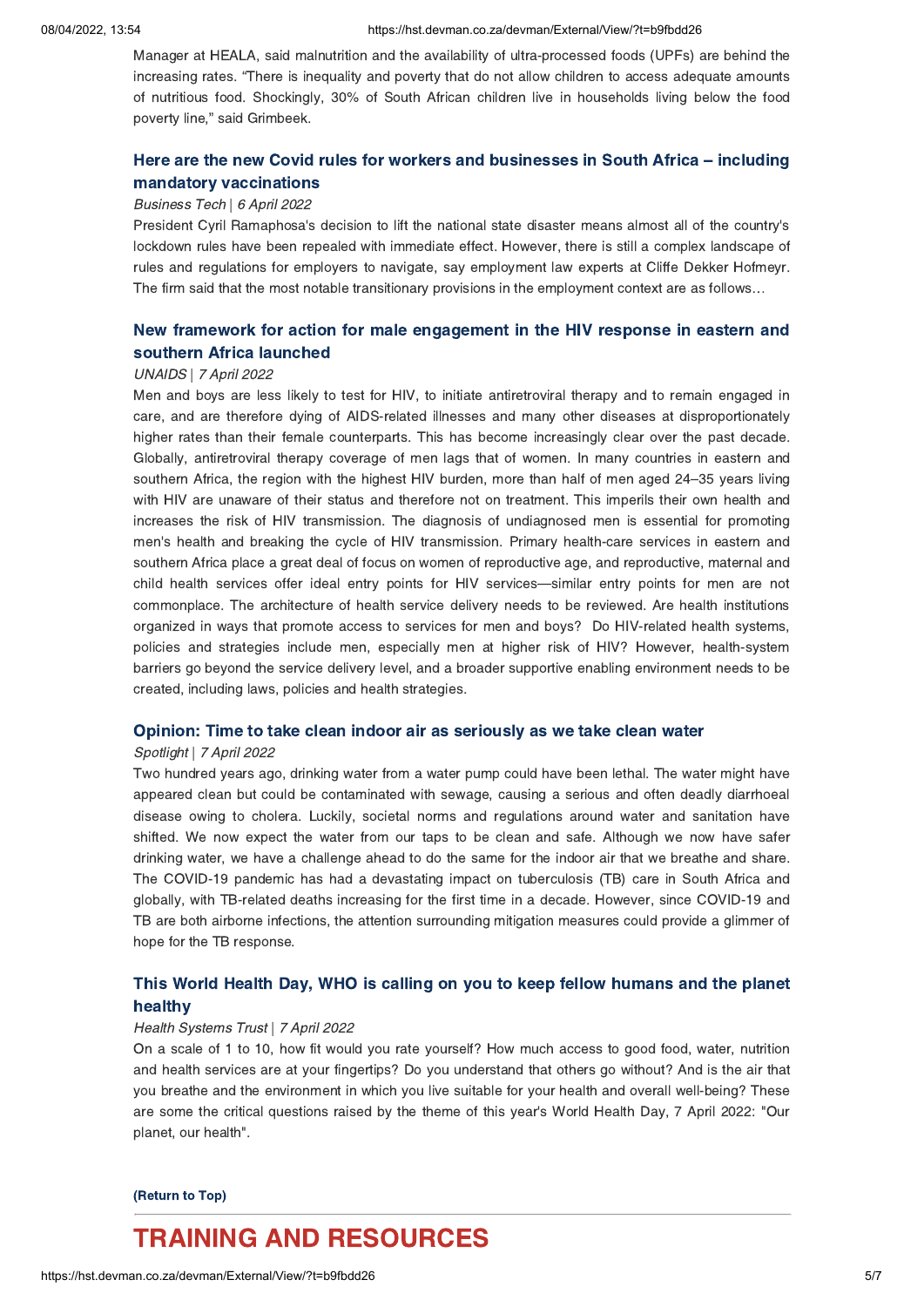Subscribe to the Health Systems Trust Bulletin The Health Systems Trust (HST) produces a weekly bulletin on Fridays focusing on key public health news, peer-reviewed journal articles and other important primary healthcare resources.

Subscribe to the Health Systems Trust 60percent HST produces a weekly online publication, 60percent, which keeps subscribers abreast with the latest news and developments pertaining to HIV-related maternal, adolescent, child and youth health. The name 60percent signifies that southern Africa is responding to a feminised HIV/AIDS epidemic, with at least 60% of those living with HIV being women.

Subscribe to 60percent by simply visiting HST's website (https://www.hst.org.za), scroll to the bottom of the page, hit the SUBSCRIBE button, and follow the prompts. Let's keep you posted!

The Health Systems Training Institute (HSTi) is the training arm of the Health Systems Trust (HST), a leading force in the South African public health sector. HST was established in 1992, on the brink of democracy in South Africa, and has since played a significant role in strengthening the national primary health system through health research, informatics, clinical support, capacity-building and training.

### (Return to Top)

# **PUBLICATIONS AND REPORTS** [PUBLICATIONS](https://hst.devman.co.za/devman/external/?t=28857117) AND REPORTS

The world faces complex and interrelated crises, but they impact countries in different ways. Recent pandemics have exposed the fractures in society and highlighted the ecological, political, commercial, digital and social determinants of health and health inequities, within and between social groups and nations. Climate change, biodiversity loss, pollution, rapid urbanization, geopolitical conflict and militarization, demographic change, population displacement, poverty, and widespread inequity create risks of future crises even more severe than those experienced today. Responses require investments that integrate planetary, societal, community and individual health and well-being, as well as changes in social structures to support people to take control of their lives and health. Fundamental redirection of societal values and action consistent with the 2030 Agenda for Sustainable Development are required.

# **Amnesty International Report 2020/21: The state of the world['](https://hst.devman.co.za/devman/external/?t=7956bbb8)s human rights**<br>The Amnesty International Report 2020/21 documents the human rights situation in 149 countries in 2020,

as well as providing global and regional analysis. It presents Amnesty lnternational's concerns and calls for action to governments and others. During 2020, the world was rocked by COVID-19. The pandemic and measures taken to tackle it impacted everyone, but also threw into stark relief, and sometimes aggravated, existing inequalities and patterns of abuse.

### (Return to Top)

# <span id="page-5-0"></span>**CONFERENCES AND EVENTS**

## International Strategic Dialogue on Noncommunicable Diseases and the Sustainable **Development Goals**

Development Goals Date: 12 April 2022

Time: 09:00 AM in Greenwich Mean Time

Cancer, heart diseases, diabetes and lung disease, commonly known in the global health community as noncommunicable diseases (NCDs), together with mental health conditions, are one of the most significant challenges in global health today. Every year, there are more deaths from NCDs than any other disease group. Insufficient global action on NCDs, combined with the COVID-19 pandemic, are creating the very real possibility that Sustainable Development Goal (SDG) targets 3.4 and 3.8 will not be met. Just 14 countries are on track to achieve SDG target 3.4, to reduce by one-third the premature mortality of